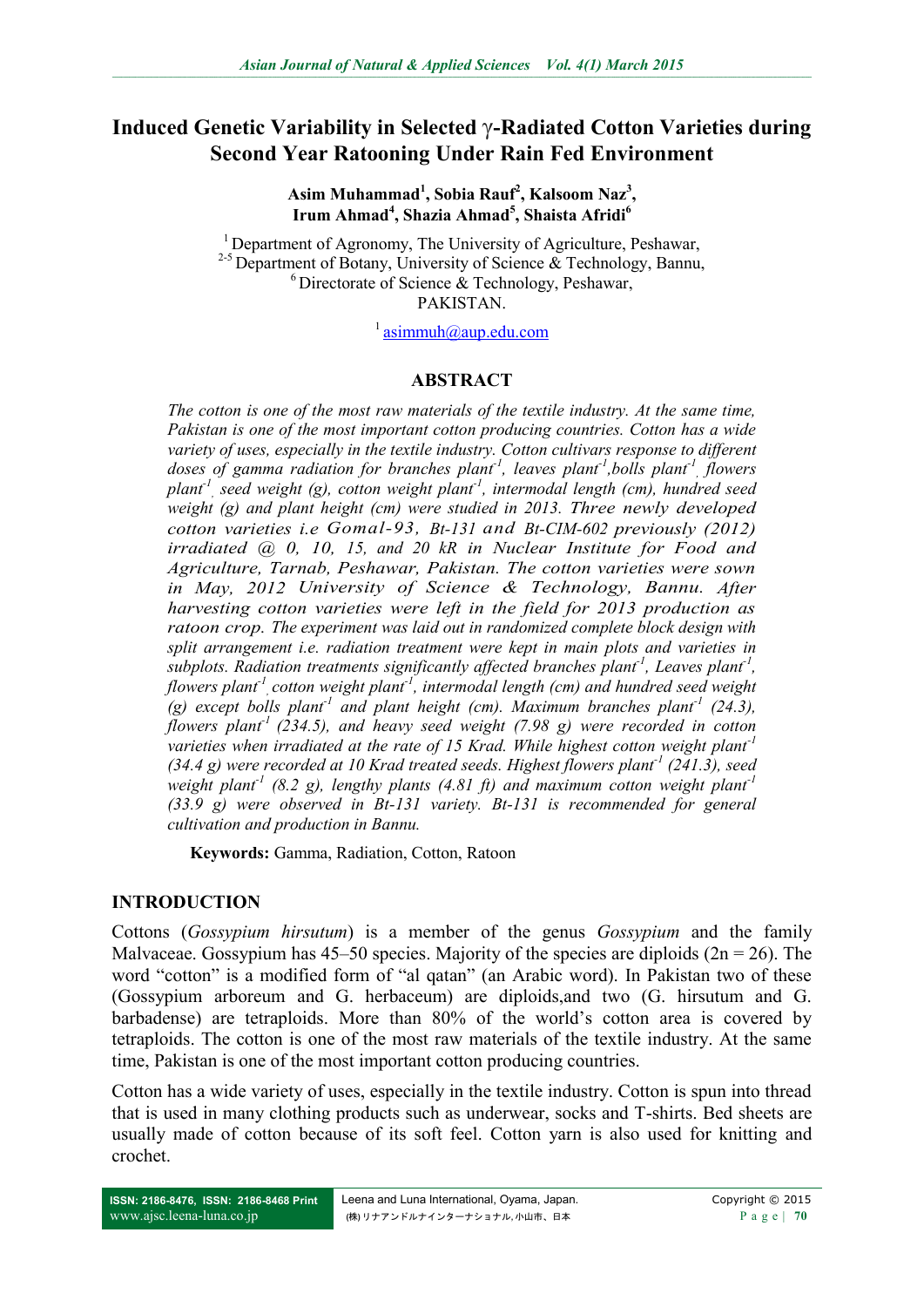This is used to make towels, and robes. Cotton is also used to create denim for jeans and many other clothing materials. Cotton is also used to create fishing nets, tents and cotton paper. Cotton paper is used to create banknotes and high quality art paper. It is also used in coffee filters, gunpowder and bookbinding.

The seed of the cotton plant also has some important uses. Firstly, it can be used to produce cottonseed oil, which is a popular vegetable oil for cooking. The remains can be used as feed for cattle and other animals. This product is used for many medical and cosmetic purposes.

From the lint (the fibre separated from the seed) come the major products, chiefly [textile](http://www.infoplease.com/encyclopedia/society/textiles.html) and [yarn](http://www.infoplease.com/encyclopedia/society/yarn.html) goods, cordage, automobile-tire cord, and plastic reinforcing. The linters (short, cut ends removed from the seed after ginning) are a valuable source of [cellulose.](http://www.infoplease.com/encyclopedia/science/cellulose.html) Cotton hulls are used for fertilizer, fuel, and packing; fibre from the stalk is used for pressed paper and cardboard.

Cotton fibre is a unique raw material for the textile industry. Increase in world population and, rise of living standard, textile products have to be increased. For that reasons, textile industry prefers quality cotton in terms of fibre length, high lint percentage, fibre strength, fibre fineness, fibre uniformity etc. Some researchers had reported that, mutagen applications had caused variations on fibre characters and by selecting the superior progenies, the new superior cultivars can be developed  $1,2$ . On the other hand, mutagen applications that had made artificial mutation, caused to earliness, 100 seed weight, cold and dry tolerance and verticillium and the genetic structure has been changed and could be improved were reported <sup>2-5</sup>. The objective of this study was to investigate the effect of gamma radiation on growth and yield of cotton varieties.

## **MATERIALS AND METHODS**

### **Experimental Treatment and Plant Material**

Seeds of three commercial varieties of *Cotton* via V1-(Gomal-93) and V2-(Bt-CIM-602), V3- (Bt-131) were obtained from Central Cotton Research Institute Multan. Pure seed of the three varieties of cotton were treated with Cobalt-60 source at the rate of 0, 10, 15, 20 KR. Seeds were shown in May 2012 at well-prepared plots in the experimental fields of the Department of Botany, University of Science and Technology Bannu after harvesting plant were left for 2013 as ratoon crop. Seeds were sown in a randomized complete block design (RCBD) with three replications. Each replication comprised of 10 plants in one row by keeping a distance of 60 cm and 75 cm between plant to plant and row to row distance respectively with six meter row length. The metrological data for the cotton growing season was collected from Metrological Station of University of Science & Technology, Bannu (Figure 1). The following parameters were studied during the experiments branches plant<sup>-1</sup>, leaves plant<sup>-1</sup>, bolls plant<sup>-1</sup>, flowers plant<sup>-1</sup>, seed weight (g), cotton weight plant<sup>-1</sup>, intermodal length (cm), hundred seed weight (g) and plant height (cm) were recorded as.

### **Data Collection Procedure**

Branches plant-1; Four random cotton plants were selected for number of branches at maturity and averaged the data. Leaves plant-1; Four random cotton plants were selected for number of Leaves plant-1 at maturity and averaged the data. Bolls plant-1; Four random cotton plants were selected for number of Bolls plant-1 at maturity and averaged the data. Flowers plant-1; Four random cotton plants were selected for number of Flowers plant-1 at maturity and averaged the data. Seed weight (g); Four random cotton plants were selected for number of Seed weight (g) at maturity and averaged the data. Cotton weight (g); Four random cotton plants were selected for number of cotton weight (g) at maturity and averaged the data.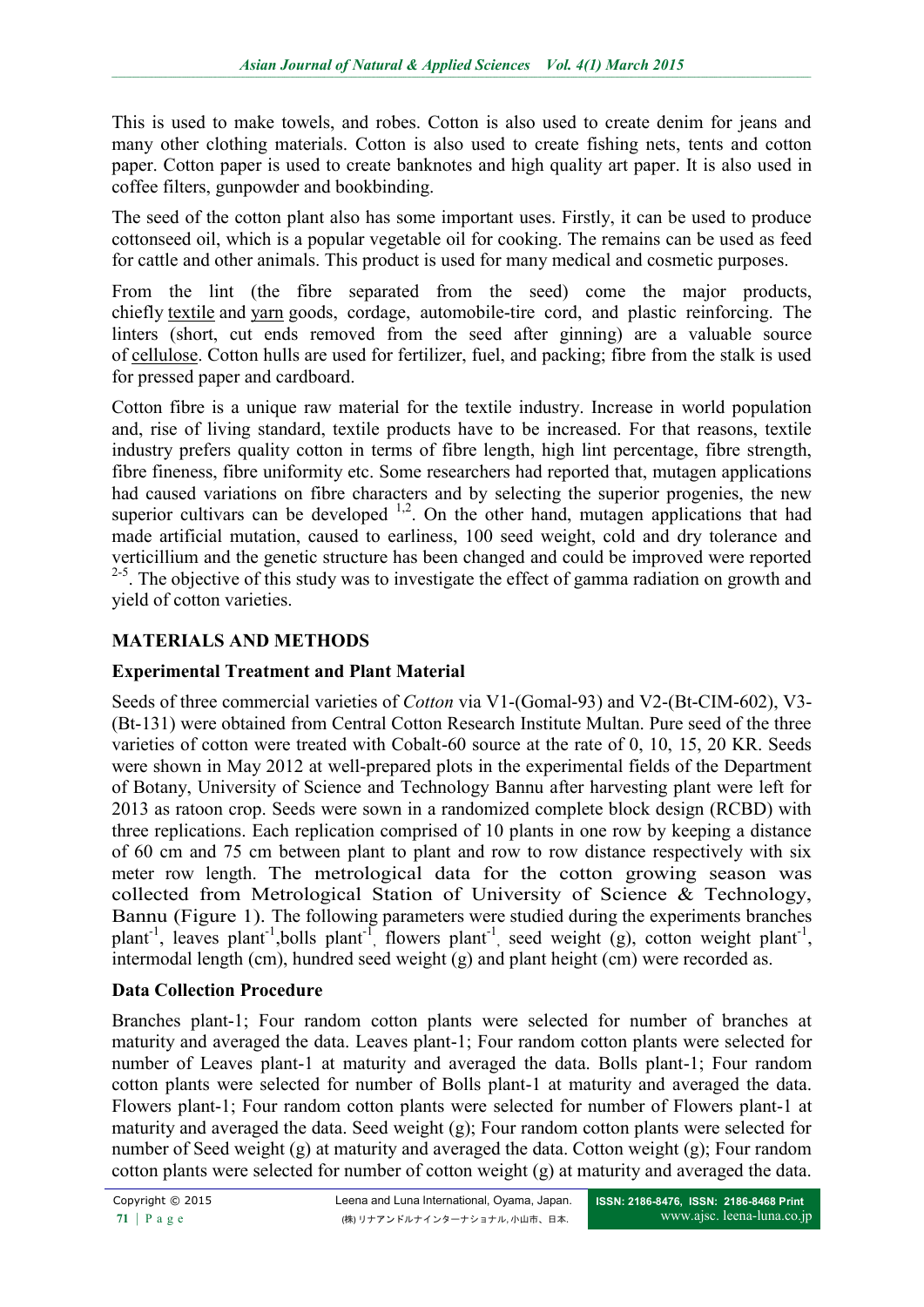Internodal length (cm); Four random cotton plants were selected for number of intermodal length (cm) at maturity and averaged the data. 100 seed weight (g); Four random cotton plants were selected for number of 100seed weight (g) at maturity and averaged the data. Plant height (cm); Four random cotton plants were selected for number of plant height (cm) at maturity and averaged the data.

### **Statistical Analysis**

MSTAT-C statistical analysis packed program was used in the statistical analysis and least significant test was used to classify significant difference between treatment means.



Figure 1. Monthly Mean Maximum, Minimum Temperature  $({}^{\circ}C)$ , and rain fall (mm) of the growing season (2013)

# **RESULTS AND DISCUSSION**

## **Branches Plant-1**

Branches plant<sup>-1</sup> was significantly affected by radiation treatments (Table.1). Maximum branches plant<sup>-1</sup> (24.3) were recorded, when cotton seed were irradiated at the rate of  $(15$ krad), while minimum branches plant<sup>-1</sup> (16.2) were observed in varieties, when seeds radiated at the rate of (10 krad). All radiation doses have negative and positive effects on number of sympodial branches in different cotton varieties<sup>3</sup>. Gomal-93 has highest branches plant  $1(22.9)$  as compared to Bt-131 (16.5). Balady Okra variety have highest (7.20) number of braches as compared to Sabahia (6.25), when there seeed radiated from 300 to 500 Gy<sup>6</sup>. R×V interaction showed significant effect on branches plant<sup>-1</sup> more branches plant<sup>-1</sup> (28.9) were counted in Gomal-93 when a cotton seed were radiated at the rate of (15 krad), less branches plant<sup>-1</sup> (2.15) were seen in a same variety, where the seed were kept control. Highest number of sympodia braches per plant was obtained from  $ACH_{31}$ ,  $ACH_3$  and lines while the lowest was found from Acalpi cultivar<sup>2</sup>. The number of branches was significantly affected in lentil at increased dose of gamma rays<sup>6</sup>.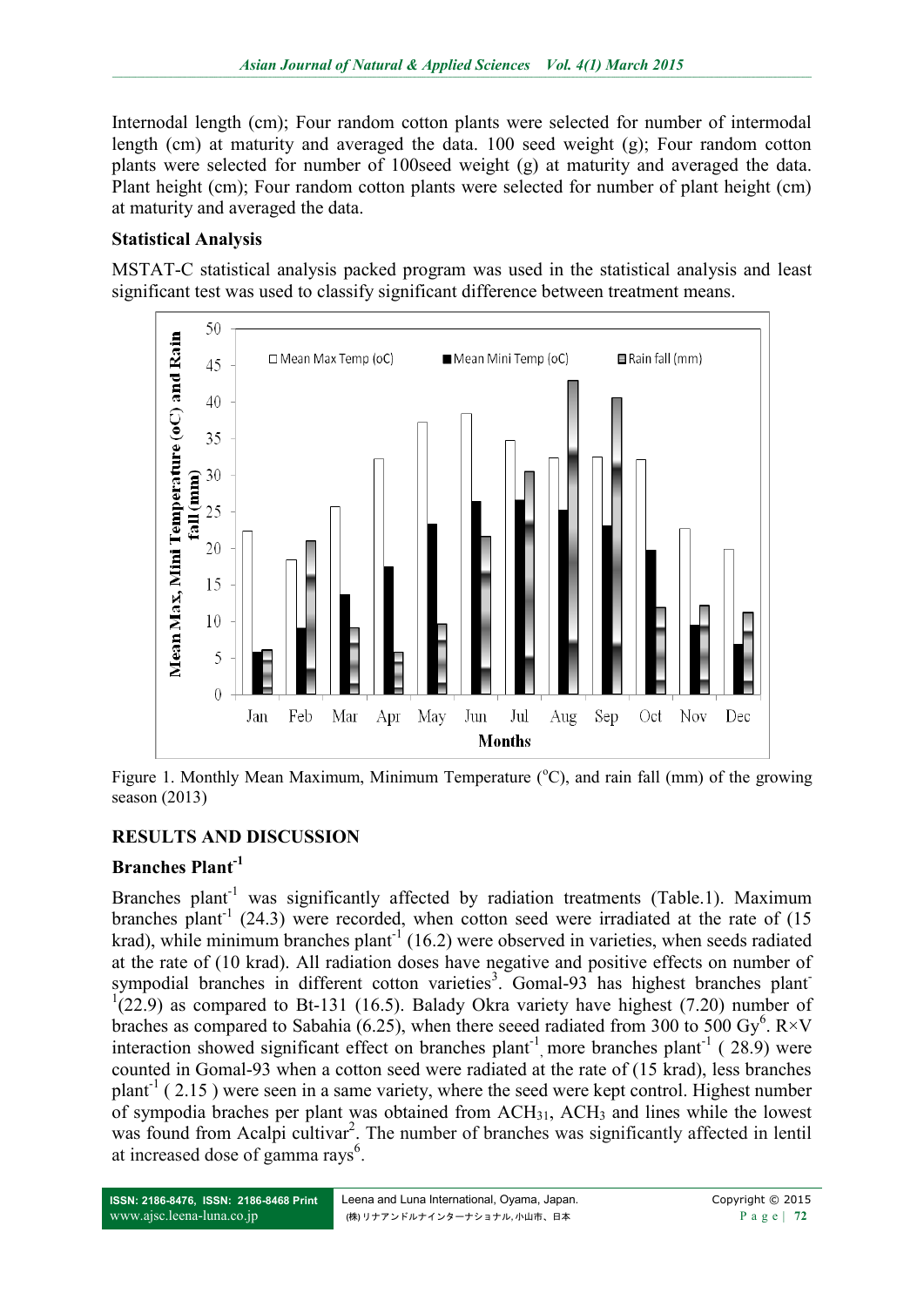# **Leaves Plant-1**

Leaves plant<sup>-1</sup> was significantly affected by radiation treatments (Table.1). Maximum  $(1062.2)$  leaves plant<sup>-1</sup> recorded when cotton seed were not irradiated and were kept as control. While minimum leaves plant<sup>-1</sup>(624) were observed in varieties, when seeds radiated at the rate of 20 krad. Higher dosages of gamma rays show reduced number of branches and number of leaves<sup>7</sup>. It can be inferred that the biomass of *Centella asiatica* leaves was significantly inhibited by  $\gamma$ -radiation as compared with the control ( $p < 0.01$ )<sup>8</sup>. BT-CIM-602 showed highest leaves plant<sup>-1</sup> (1006.4) as compared to Bt-131 (805.5).  $R \times V$  interaction showed significant effect on leaves plant<sup>-1</sup>. More leaves plant<sup>-1</sup>  $(1736.0)$  were counted in Gomal -93 when a cotton seed were kept control, while less leaves plant<sup>-1</sup> (16.8) were seen in a same variety, where the seed were radiated at 20 krad. Reduction in emergence of treated leaves as function of dose compared with that of dose compared with that of control might be due to increase inhibition of activity and oxidative phosphorylation of ADP-ATP<sup>5</sup>. A decline in Chrysanthemum height and numbers of branches and leaves when it was irradiated with low doses of gamma rays  $(1.5, 2,$  and  $2.5$  k-rad)<sup>9</sup>. Likewise, showed that higher doses of gamma irradiation (40-120 k-rad) decreased plant height, number of leaves and the branching capacity of safflower $10$ .

# **Bolls Plant-1**

Bolls plant<sup>-1</sup> was significantly affected by radiation treatments (Table 1). Maximum bolls plant<sup>-1</sup>(302.1) recorded, when cotton seed were irradiated at the rate of 20 krad, while minimum bolls plant<sup>-1</sup> (164.6) were observed in those varieties, as seed is radiated at 10 krad. The effects of radiation applications on cotton seeds were obtained positive and negative on boll weight<sup>1</sup>. The bolls cultivars and lines were changed from 3.89 to 6.95 (g), as the highest boll was observed from  $ACH_{36}$ , while the lowest was obtained from  $ACH_2$  line. The radiation application was created genetic variation on bolls weight. Bt-CIM-602 accounted highest bolls plant<sup>-1</sup> (273.1) as compared to Gomal-93 (162.2).  $R \times V$  interaction showed significant effect on bolls plant<sup>-1</sup>, more bolls plant<sup>-1</sup> (328.0) was counted in Gomal-93 when a cotton seed were not radiated. While, less bolls plant<sup>-1</sup>  $(42.8)$  were seen in a same variety, where the seed were radiated at the rate of 20 Krad. Number of umbels per plant in fennel plant decreasing by increasing gamma radiation doses from  $2-20$  Kard  $^{11}$ .

# **Flowers Plant-1**

Flowers plant<sup>-1</sup> was significantly affected by radiation treatments (Table.2). Maximum (234.5) flowers plant<sup>-1</sup> were recorded, when cotton seed were irradiated at the rate of 15 krad. While lowest flowers plant<sup>-1</sup> $(108.1)$  were observed in those cotton varieties, when there seeds irradiated at the rate of 20 krad. Low dose of gamma radiation (2.5 kR ) of dry and wet seeds increased number of flowers per branches in both seasons, on contrast with increasing the doses caused negatively effect on flower number per branches  $^{12}$ . Bt-131have highest (241.3) flowers plant<sup>-1</sup> as compared to Gomal-93 (159.1) and Bt-CIM-602 (130.6).  $R \times V$  interaction showed significant effect on flowers plant<sup>-1</sup>. More flowers plant<sup>-1</sup>(494.9) were counted in Bt-131 when a cotton seed were not radiated. Less (48.2) flowers plant<sup>-1</sup> were seen in Gomal-93. The flowering was progressively delayed in lentil at higher doses of radiation <sup>13</sup>.

## **Seed Weight (g)**

Seed weight (g) was significantly affected by radiation treatments (Table 2). Maximum (40.7) g) seed weight was recorded, when cotton seed were kept control. While minimum (31.5 g) seed weight was observed in cotton varieties, when seeds radiated at the (13.0) rate of 20 Krad. Gamma radiation doses from 20-80 Gy induced seed weight in *Digitaria exilis*, while seed weight decrease from 80-100 Gy<sup>14</sup>. Heaviest (45.9 g) seed weight was showed by Bt-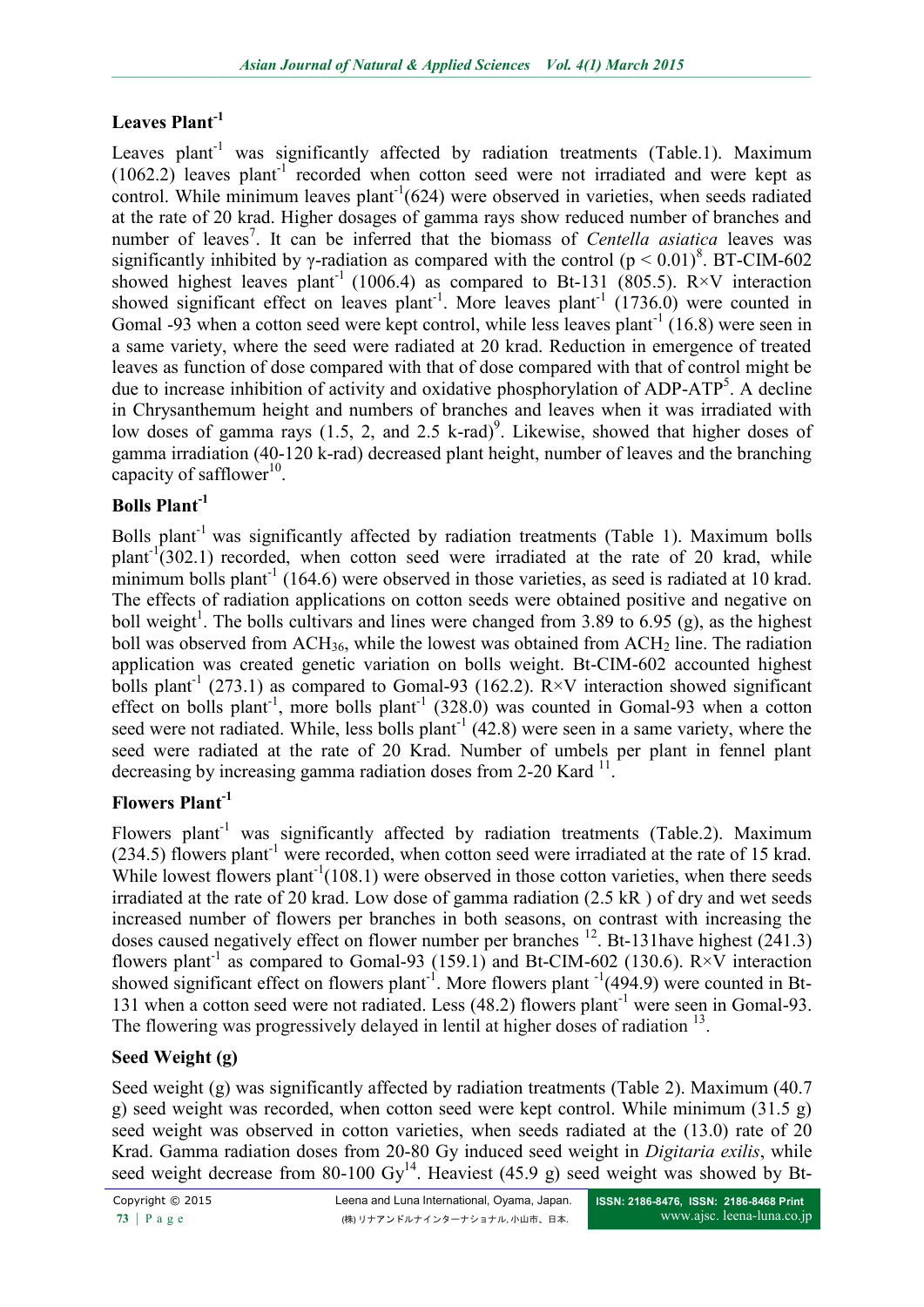131, while lightest (25g) seed weight was noted in Gomal-93. R×V interaction showed significant effect on seed weight (g). More seed weight (56.0 g) were counted in Bt-CIM-602, when a cotton seed were radiated at the rate of 10 krad, less (13 g) seed weight was seen in Gomal-93, where the seed were irradiated at 20 krad. The highest seed weight (g) were obtained from ACH36 and ACH22 lines, while lowest was obtained from ACH5 line<sup>1</sup>. These lines were created from 100, 200, 300 and 400 Gray radiation doses application.

# **Cotton Weight (G)**

Cotton weight (g) was significantly affected by radiation treatments (Table.6). Maximum (34.4) Cotton weight (g) recorded, when cotton seed were irradiated at the rate of 10 krad, while minimum cotton weight (25.1 g) were observed, when seed irradiated at the rate of 20 krad. The highest seed weight was obtained from 300 Gy treated plants and the lowest was in  $control<sup>15</sup>$ .

Bt-131 showed heaviest (33.9 g) cotton weight as compared to both Gomal-93 (17.5 g) and Bt-CIM-602 (32.9 g).  $R \times V$  interaction showed significant effect on cotton weight plant<sup>-1</sup>. Highest (38.6 g) cotton weight was counted in Bt-CIM-602, while lowest (10 g) cotton weight was recorded in Gomal-93 when a cotton seed were radiated at the rate of 10 krad. It is reported that the significant increase in cotton yield achieved with the mutant NIAB 78 in Czechoslovakia and mutant barley Diamant exceeded  $12\%$  return on the original variety<sup>16</sup>. The highest seed cotton weight was obtained from ACH36 lines that created from 400 gray confirms the similar results found by  $\frac{1}{1}$ .

# **Internodal Length (cm)**

Internodal length (cm) was significantly affected by radiation treatments (Table.7). Lenthy (1.47 cm) internodes was recorded, when cotton seed were irradiated at the rate of 20 krad. Shortest internodes (1.40cm) were observed in cotton varieties, those seeds were irradiated at the rate of 15 krad. M5 mulberry variety, saplings recovered from gamma irradiated cuttings showed reduced internodal distances at 4kR, 6kR and 7kR and at lower doses (1kR to 3kR) the internodal distance was not affected  $^{17}$ . Bt-CIM-602 showed lengthy internodes (1.46cm) as compared to Gomal-93 (1.44cm) and Bt-131 (1.42cm). R×V interaction showed significant effect on internodal length (cm), lengthy internodal length (1.70 cm) were counted in Gomal-93, when seed were irradiated at the rate of 10 krad, shortest internodal length plant<sup>-1</sup> (1.36) cm) were seen in Bt-131 at 15 kR gamma radiation application. Dwarf forms with shortened internodes in M2 of the buckwheat seeds treated with gamma ray doses of 1, 5, 10 and 15  $kR^{18}$ .

## **Plant Height (cm)**

Plant height (cm) was significantly affected by radiation treatments (Table.3). Tallest (4.78 cm) plants were recorded, when cotton seed were irradiated at the rate of 20 krad. Shortest (4.63 cm) plants were observed in cotton varieties when radiation applied at the rate of 15 krad. Plant height significantly reduced by all doses of radiation<sup>19</sup>. Maximum (4.81 cm) plant height was observed in Bt-131. While minimum plant height (4.60 cm) was observed in Gomal-93. Radiation and varieties showed significance difference. Bt-131 showed tallest (6 cm) plants at 10 kR gamma radiation, while shortest (3.76 ft) plants were collected in highest dose of radiation (20 kR). Tallest (93.36cm) Okra plants as compared to Balady (90.53 cm), their seeds were radiated from 300 to 500  $\text{Gy}^6$ . Plant height was decreasing by increasing the dose of gamma-rays and in-significant differences in plant height were found between control and all treatments except the highest dose; 50 kR<sup>20</sup>. Similar results were obtained by<sup>21</sup>. Who found a gradual decrease of plant height and days to heading with increase of radiation dose.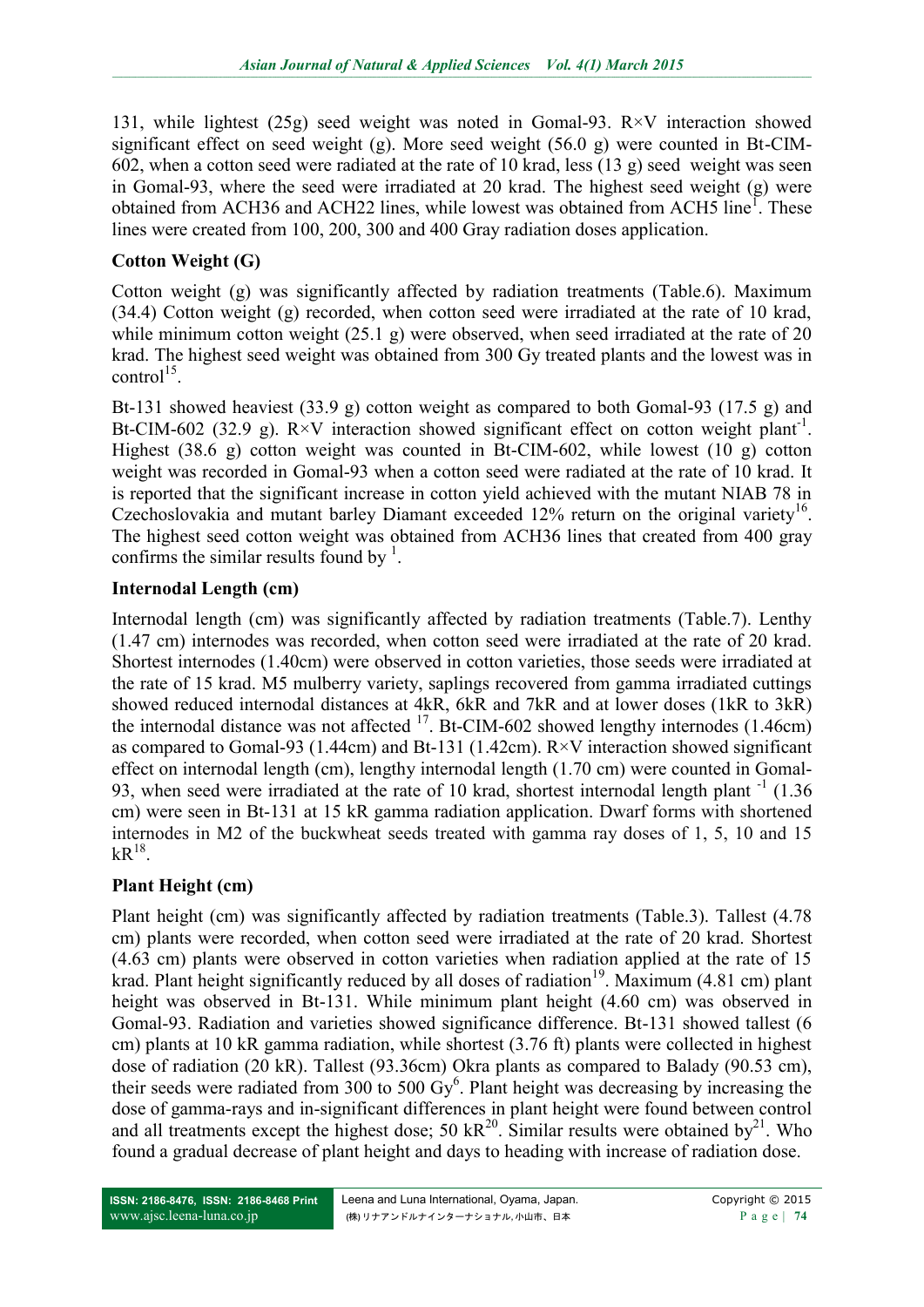# **Hundred Seed Weight (g)**

Hundred seed weight was not significantly affected by radiation doses (Table. 3). Heaviest (7.98 g) seed weight was recorded, when radiated at the rate of 15 krad, while lightest (6.69 g) seed weight was observed in control plots. The effect of the radiation application on 100 seed weight of cultivars and lines were changed (8.85 to 12.48 g), while the highest 100 seed weight was obtained from  $\text{ACH}_{29}$  line that applied 400 gray radiations, the lowest was obtained from  $ACH_{34}$  line<sup>22</sup>. Cotton varieties have no significant effect on hundred seed weight. However, heaviest 8.2 seed weight was recorded in Bt-131 as compared with all other varieties. R×V interaction showed significant effect on hundred seed weight. Heaviest seeds (9.5) were counted in Gomal-93, when a cotton seeds were radiated at the rate of 15 krad. Lightest (6.77 g) seeds were seen in same variety, when the seed were kept control. Thousand seed weight for all treatments of gamma radiation were non-significant but the combination treatments such as  $300Gy + 0.4\%$  EMS and  $300Gy + 0.5\%$  EMS (30.50g and 29.80g) had shown considerable increase in 1000 seed weight over control<sup>23</sup>.

# **CONCLUSION AND RECOMMENDATION**

Maximum branches plant (24.3), flowers plant<sup>-1</sup>(234.5) and heavy seed weight (7.98 g) were recorded in cotton varieties when seeds were irradiated at the rate of 15 Krad. While highest cotton weight plant<sup>-1</sup> (34.4 g) were observed at 10 Krad treated seeds. Highest flowers plant<sup>-1</sup>  $(241.3)$ , seed weight plant<sup>-T</sup> $(8.2 \text{ g})$ , tallest plants  $(4.81\text{ ft})$  and short intermodal length  $(1.42 \text{ m})$ cm) were observed in Bt-131 variety. However, more branches plant<sup>-1</sup> (29.9) and leaves plant  $1(149.3)$  observed in Gomal-93 variety.

## **ACKNOWLEDGMENT**

This study was supported by Directorate of Science & Technology, Peshawar, Khyber Pakhtun Khwa, and Pakistan under Pilot research studies for the promotion of Textile cotton in the country.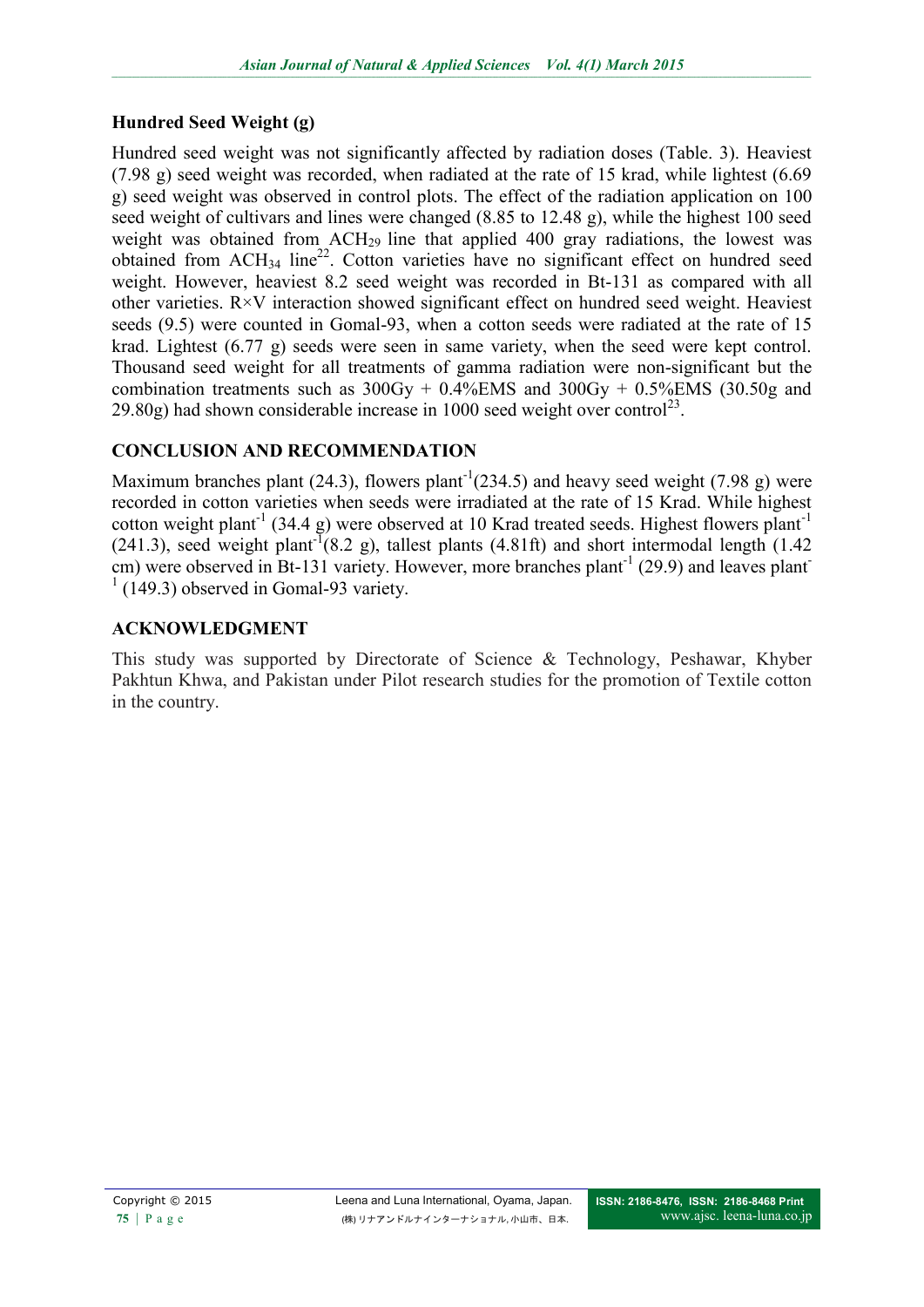#### **REFERENCES**

- [1] Kerbabeva, Z. A., et al. (1984). *Qualitative evaluation of natural early leaf falls in isogenic lines of cotton, Biologiya,* 11, 10, Turkmen University. Ashkabad, pp: 31-33.
- [2] Kusdemir, A. (1999). Determination of mutation effects of Cobalt 60 at M1 and M2 progenies at cotton (*Gossyipium hirsutum*).Uni of Cukurova, Graduate school of Natural and Applied Sci.
- [3] Gual (1977). *Manual breeding technical reports series* No 119, 2nd Edn, pp.87-98.
- [4] Mirza, M. Y., & Mirza, M. A, (1986). Effects of gamma radiation on morphology and cytology of some multiple species hybrids of Gossypium. *The Pakistan cotton*, *30*(4), 129-138.
- [5] Mikaelsen, K. (1968). Effect of fast neutron on leaves growth and metabolism in barley. Neutron irradiation of seed 11.Technical Report Series, *IAEA. Vienna, 92*, 63- 70.
- [6] Sharma, S. K., & Sharma, (1971). Leaf mutations induced with NMU and gamma rays in lentil *(Lens cutinaris* Medik). *Curl. Sci.*, *48*(2), 9 111-.117.
- [7] Hegazi, A. Z., & Hamideldin, N. (2010). The effect of gama irradiation on enhancement of growth and seed yield of okra [Abelmoschus esculentus (L.) Monech] and associated molecular changes. *Journal of Horticulture and Forestery, 2*(3), 038- 051.
- [8] Bodele, S. K. (2013). Effect of Gamma Radiation on Morphological and Growth Parameters of *Andrographis paniculata* (Burm.F) Wall. Ex. Nees. *Indian Journal of Applied Research*, *3*(6), 55-57.
- [9] Sina et al. (2011). Effects of Acute Gamma Irradiation on Physiological Traits and Flavonoid Accumulation of *Centella asiatica. Molecules,* 2011, *16*, 4994-5007.
- [10] Shukla, R., & Datta, S. (1993). Mutation studies on early and late varieties of garden chrysanthemum. *J. Nucl. Agr. Biol. (India)*, *22*, 138-142.
- [11] Ramachandran, M., & Goud, J. V, **(**1983)**.** Mutagenesis in safflower by using gamma rays, ethylmethane sulphonate, alone and in combination. *Mysore J. Agri. Sci.*, *12,* 178-179.
- [12] Zeid et al. (2001). Response of Fennel (Foeniculum vulgare) to Gamma irradiation and Gibberellic acid treatments. *Pak J. of Biological Sciences*, *4*(7), 805-808.
- [13] Fardous, A., et al. (2013). Effects of Gamma Radiation on Germination, Growth Characteristics and Morphological Variations of Moluccella laevis L. *American-Eurasian J. Agric. & Environ. Sci*., *13*(5), 696-704.
- [14] Malaviya, D. R. (1984). *Cytogenetical studies on Lens culinaris and a llied species with special reference to mutagenesis in lentil*. Ph. D. thesis. Kanpur University.
- [15] Animasaun et al. (2014). Assessment of the effects of gamma irradiation on the growth and yield of *Digitaria exilis* [Haller]. *Journal of Applied Biosciences*, *75*, 6164– 6172.
- [16] Karim et al. (2008). Effect of gamma rays on yield and yield attributes of large seeded chickpea. *J. Soil. Nature, 2*(2), 19-24*.*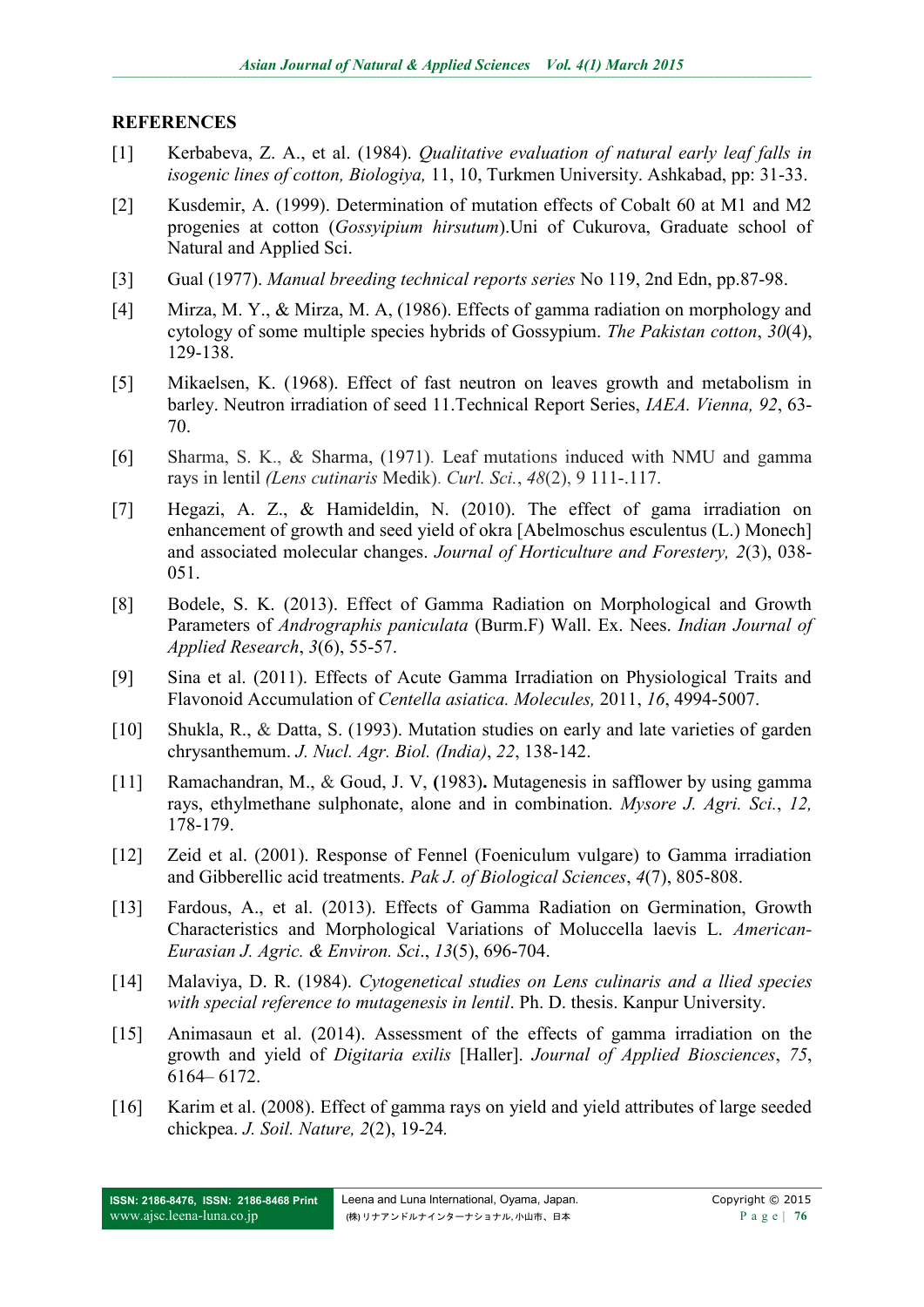- [17] Gustafsson, A, (1947). Mutation in agricultural plants. *Hereditas*, *33*, 1-40.
- [18] Blonstein, A. D., & Gale, M. D. (1984). *Cell size and cell number in dwarf mutants of barley in semi dwarf cereal mutants and their use in cross breeding II (Teidsc 407).* FAO/ IAEA, Vienna, 19 – 29.
- [19] Zeleznov, A. V. (1970). Experiment al product ion of buckwheat mutations. *PI. Br. Abs. 40*(3).
- [20] Sharif, A., et al. (2000) Effect of gamma radiation on certain characters of *Gossypium Hirsutum* (L.). *Pak. J. Agric. Res*, *16*(2), 114-117.
- [21] Gomaa et al. (1995). Days to heading and plant height of rice (Oryza sativa L) affected by gamma-rays. *Menofiya J. Agric. Res*. *20*(2), 409-421.
- [22] Labrada et al. (2001). Radio-sensitivity of rice variety Perla Centro. *Agricola*, *28*(2), 5-8.
- [23] Mamedov, K., & Bashanova, A. P. (1987). Ionizing radiation and economically useful traits in cotton of the species G. barbadense L. *Plant Breed. Abst., 57*.
- [24] Dhumal, K. N., & Bolbhat, S. N. (2012). Induction of Genetic Variability with Gamma Radiation and Its applications in improvement of Horsegram (pp. 207-228). *InTech*.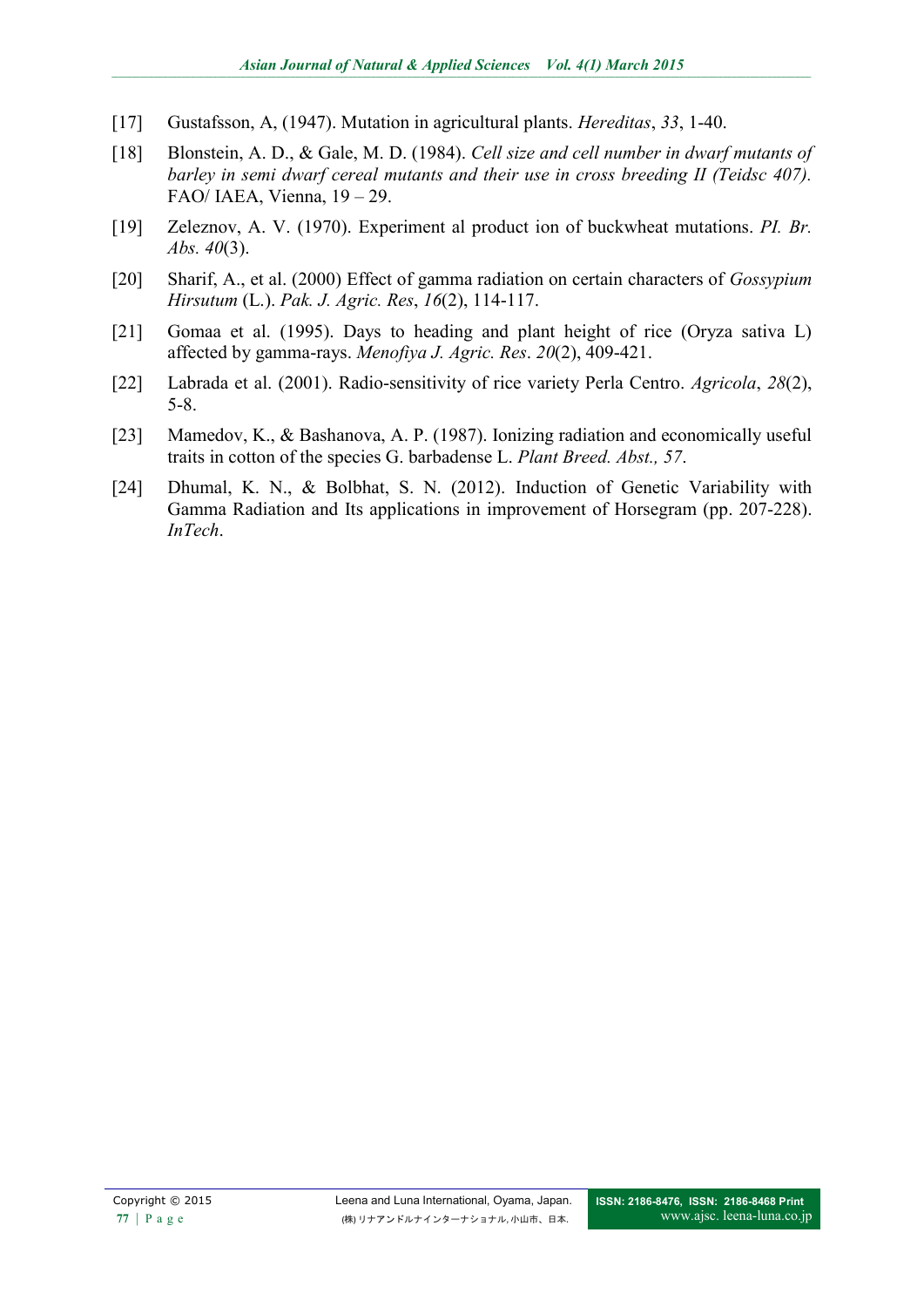| <i>Treatment</i> | Branches Plant <sup>-1</sup> |                |            |                | Leaves Plant <sup>-1</sup> |                   |            |                          |              | Bolls Plant <sup>-1</sup> |            |                          |
|------------------|------------------------------|----------------|------------|----------------|----------------------------|-------------------|------------|--------------------------|--------------|---------------------------|------------|--------------------------|
|                  | Gomal-<br>93                 | Bt-cim-<br>602 | $Bt-131$   | Mean           | Gomal-<br>93               | $Bt$ -cim-<br>602 | $Bt-131$   | Mean                     | Gomal-<br>93 | $Bt$ -cim-<br>602         | $Bt-131$   | Mean                     |
| T0 Control       | 2.15e                        | 21.5e          | 16.7 g     | 19.9           | 1736.0a                    | 829.2 cd          | 1589.7 f   | 1062.2                   | 328.0 bc     | $226$ cd                  | 487.6 cd   | 184.0                    |
| T1(10 kR)        | 13.0 <sub>h</sub>            | 16.9 g         | 18.9 f     | 16.2           | 1126.8 g                   | 1063.5 e          | 373d       | 686.9                    | 79.1 d       | 225 cd                    | $126.0$ cd | 164.6                    |
| T2(15 kR)        | 28.9a                        | 21.5e          | 22.5d      | 24.3           | 323.8 f                    | 378.5 e           | 1255.1b    | 927.5                    | 144.8 cd     | 152.2 cd                  | $711.0$ ab | 238.6                    |
| T3(20 kR)        | 28.2 <sub>b</sub>            | 23.5c          | 8.2 i      | 19.9           | 16.8f                      | 814 c             | $245.2$ fg | 624                      | 42.8 cd      | 76.2a                     | 69.3 cd    | 302.1                    |
| Mean             | 22.9                         | 20.8           | 16.5       | $\sim$         | 664.0                      | 1006.4            | 805.5      |                          | 162.2        | 273.1                     | 231.7      | $\overline{\phantom{0}}$ |
| Lsd at $0.05$    | Irradiation                  | Varieties      | <b>RxV</b> | $\sim$         | Irradiation                | Varieties         | <b>RxV</b> |                          | Irradiation  | Varieties                 | RxV        |                          |
| Values           | 0.6289                       | 0.6289         | 0.6289     | $\blacksquare$ | 149.3                      | 139.0             | 139.0      | $\overline{\phantom{0}}$ | 253.9        | 261.4                     | 261.4      |                          |

**Table 1. Means of branches plant-1 , leaves plant-1 and bolls plant-1 as affected by selected irradiated cotton verities during second year rationing**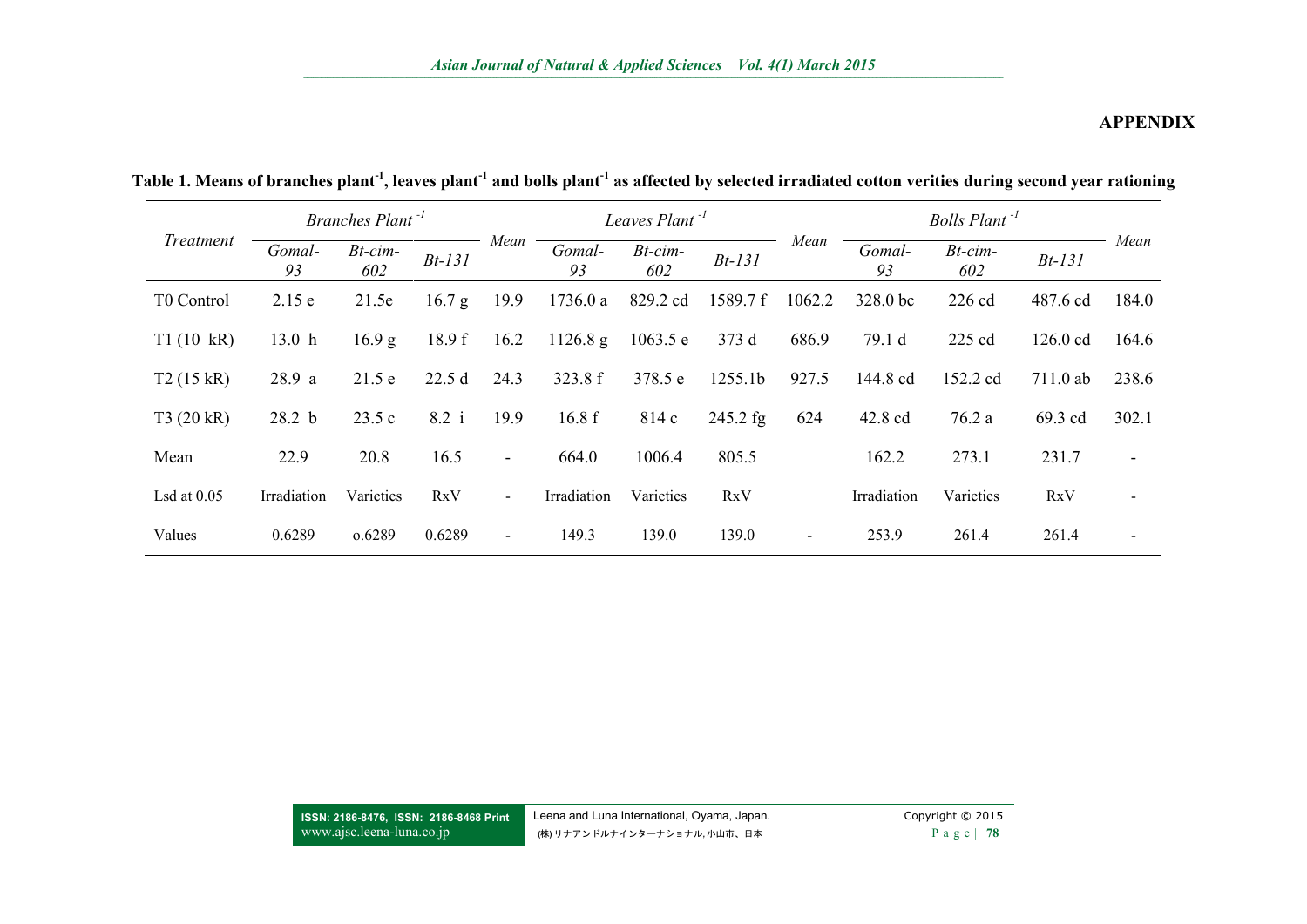**\_\_\_\_\_\_\_\_\_\_\_\_\_\_\_\_\_\_\_\_\_\_\_\_\_\_\_\_\_\_\_\_\_\_\_\_\_\_\_\_\_\_\_\_\_\_\_\_\_\_\_\_\_\_\_\_\_\_\_\_\_\_\_\_\_\_\_\_\_\_\_\_\_\_\_\_\_\_\_\_\_\_\_\_\_\_\_\_\_\_\_\_\_\_\_\_\_\_\_\_\_\_\_\_\_\_\_\_\_\_\_\_\_\_\_\_\_\_\_\_\_\_\_\_\_\_\_\_\_\_\_\_\_\_\_\_\_\_\_\_\_\_\_\_\_\_\_\_\_\_\_\_\_\_\_\_\_\_\_\_\_\_\_\_\_\_\_\_\_\_\_\_\_\_\_\_\_\_\_\_\_\_\_\_\_\_\_\_\_\_\_\_\_\_\_\_\_\_\_\_\_\_\_\_\_\_\_\_\_\_\_\_\_\_\_\_\_\_\_\_\_\_\_\_\_\_\_\_\_\_\_\_\_\_\_\_\_\_\_\_\_\_\_\_\_\_\_\_\_\_\_\_\_\_\_\_\_\_\_\_\_\_\_\_\_\_\_\_\_\_\_\_\_\_\_\_\_\_\_\_\_\_\_\_\_\_\_\_\_\_\_\_\_\_\_\_\_\_\_\_\_\_\_\_\_\_\_\_\_\_\_\_\_\_\_\_\_\_\_\_\_\_\_\_\_\_\_\_\_\_\_\_\_\_\_\_\_\_\_\_\_\_\_\_\_\_\_\_\_\_\_\_\_\_\_\_\_\_\_\_\_\_\_\_\_\_\_\_\_\_\_\_\_\_\_\_\_\_\_\_\_\_\_\_\_\_\_\_\_\_\_\_\_\_\_\_\_\_\_\_\_\_\_\_\_\_\_\_\_\_\_\_\_\_\_\_\_\_\_\_\_\_\_\_\_\_\_\_\_\_\_\_\_\_\_\_\_\_\_\_\_\_\_\_\_\_\_\_\_\_**

| <i>Treatment</i> | Flowers Plant <sup>-1</sup> |                   |            |        | Seed Weight $(g)$ |                   |            |      | Cotton Weight (g) |                   |                   |                          |
|------------------|-----------------------------|-------------------|------------|--------|-------------------|-------------------|------------|------|-------------------|-------------------|-------------------|--------------------------|
|                  | Gomal-<br>93                | $Bt$ -cim-<br>602 | $Bt-131$   | Mean   | Gomal-<br>93      | Bt-cim-<br>602    | $Bt-131$   | Mean | Gomal-<br>93      | $Bt$ -cim-<br>602 | $Bt-131$          | Mean                     |
| T0 Control       | 332.3 b                     | 234.0 i           | 494.9 e    | 194.1  | 35.6 d            | 45.0c             | 53.0 b     | 40.7 | 28.0 de           | 54.6 e            | 34.3 cd           | 28.4                     |
| T1(10 kR)        | 87.31                       | 232.0c            | 129.7 d    | 171.4  | 41.6 g            | 56.0 <sub>b</sub> | 29.0a      | 38.0 | 26.3 g            | 38.6 a            | 18.6 <sub>b</sub> | 34.4                     |
| T2(15 kR)        | 162.6 g                     | 126.3j            | 118.6 a    | 234.5  | 45.0 f            | 22.3 e            | 36.0a      | 34.7 | 31.0 g            | 13.3 e            | $25.0\text{ c}$   | 24.4                     |
| T3(20 kR)        | 48.2 f                      | 82.3h             | 76.0 k     | 108.1  | 13.0 e            | 29.0 <sub>d</sub> | 29.0 e     | 31.5 | 10.0 f            | 25.6e             | 31.6 cd           | 25.1                     |
| Mean             | 159.1                       | 130.6             | 241.3      |        | 25.0              | 37.9              | 45.9       |      | 17.5              | 32.9              | 33.9              | $\overline{\phantom{a}}$ |
| Lsd at $0.05$    | Irradiation                 | Varieties         | <b>RxV</b> | $\sim$ | Irradiation       | Varieties         | <b>RxV</b> |      | Irradiation       | Varieties         | <b>RxV</b>        | $\blacksquare$           |
| Values           | 0.6591                      | 0.8944            | 0.8944     | Ξ.     | 0.979             | 3.080             | 3.080      |      | 4.308             | 3.767             | 3.767             | $\blacksquare$           |

**Table 2. Means of flowers plant-1 , seed weight (g) and cotton weight plant-1 as affected by selected irradiated cotton verities during second year ratooning**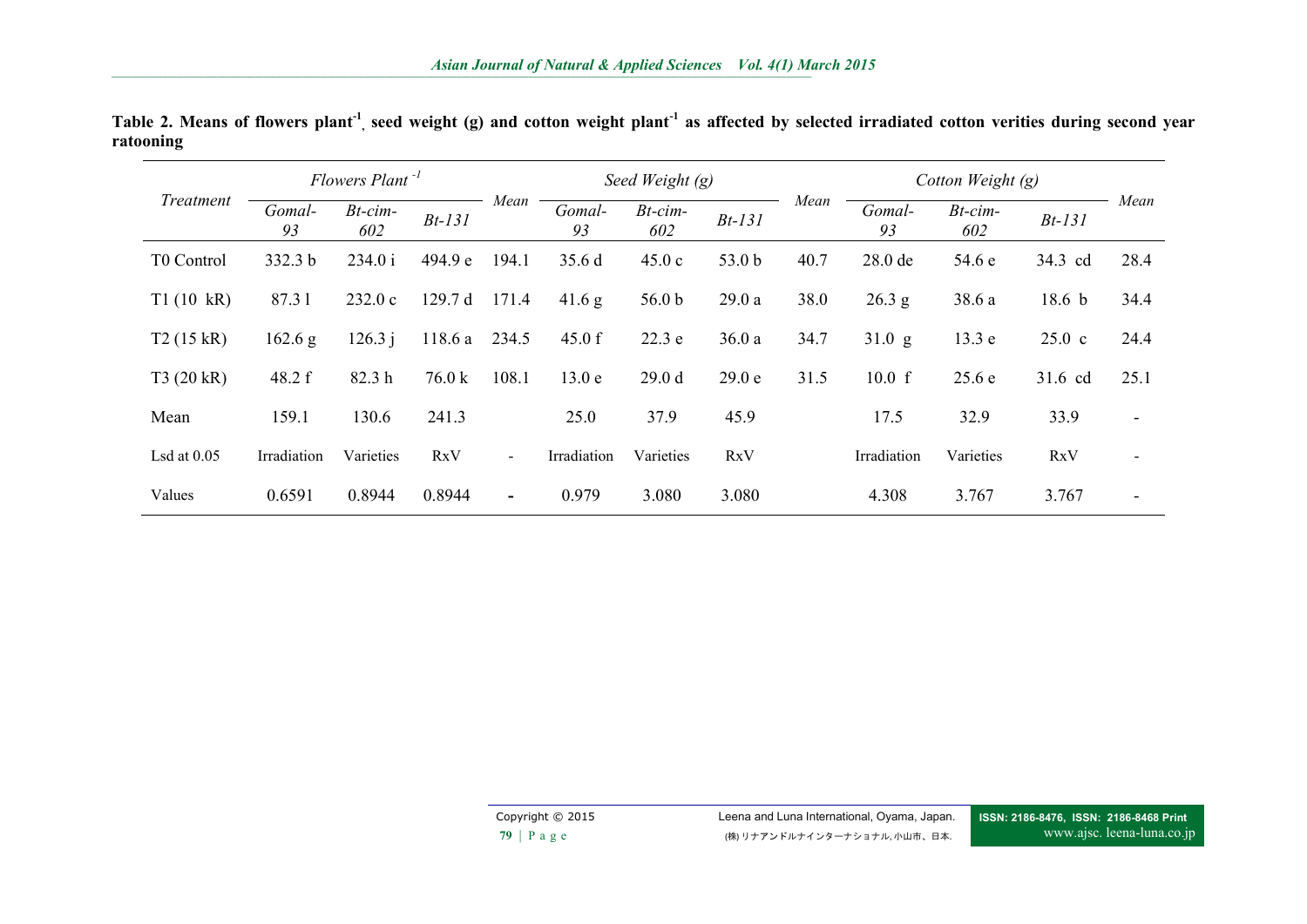| Treatment     | Internodal length (cm) |                   |             |                          | Plant Height (ft)  |                   |              |        | 100 Seed Weight $(g)$ |                   |            |                          |
|---------------|------------------------|-------------------|-------------|--------------------------|--------------------|-------------------|--------------|--------|-----------------------|-------------------|------------|--------------------------|
|               | Gomal-93               | $Bt$ -cim-<br>602 | $Bt-131$    | Mean                     | Gomal-93           | $Bt$ -cim-<br>602 | $Bt-131$     | Mean   | Gomal-93              | $Bt$ -cim-<br>602 | $Bt-131$   | Mean                     |
| T0 Control    | 1.42(b)                | 1.42(a)           | 1.37<br>(b) | 1.49                     | $4.36$ (def)       | $4.80$ (bcd)      | $5.30$ (bcd) | 4.68   | 6.77(c)               | 6.00(c)           | $7.3$ (bc) | 6.69                     |
| T1(10 kR)     | 1.70(b)                | 1.50(b)           | 1.42(b)     | 1.46                     | 4.90<br>$\in$ (ef) | $5.40$ (bcd)      | $6.00$ (ab)  | 4.71   | 7.24(c)               | 6.40(c)           | 9.48(c)    | 7.71                     |
| T2(15 kR)     | 1.37(b)                | 1.46(b)           | 1.36(b)     | 1.40                     | $4.80$ (def)       | $4.46$ (def)      | $4.60$ (abc) | 4.63   | 9.5(a)                | 6.66(c)           | 7.77(c)    | 7.98                     |
| T3 (20 kR)    | 1.46(b)                | 1.37(b)           | 1.47(b)     | 1.42                     | 3.93 (a)           | $4.13$ (cde)      | 3.76(f)      | 4.78   | 7.84(c)               | 7.74(c)           | 8.23(b)    | 7.94                     |
| Mean          | 1.44                   | 1.46              | 1.42        | $\overline{\phantom{a}}$ | 4.69               | 4.60              | 4.81         | $\sim$ | 7.8                   | 6.70              | 8.2        | $\overline{\phantom{a}}$ |
| Lsd at $0.05$ | Irradiation            | Varieties         | γxv         | $\overline{\phantom{a}}$ | Irradiation        | Varieties         | γxν          |        | Irradiation           | Varieties         | γxv        | $\overline{\phantom{a}}$ |
| Values        | 0.09481                | 0.1448            | 0.1448      | $\sim$                   | 1.420              | 0.7856            | 0.7856       | -      | 6.112                 | 6.112             | 6.112      | $\overline{\phantom{a}}$ |

| Table 3. Means of intermodal length (cm), plant height (cm) and hundred seed weight (g) as affected by selected irradiated cotton verities during |  |  |  |  |
|---------------------------------------------------------------------------------------------------------------------------------------------------|--|--|--|--|
| second year ratooning                                                                                                                             |  |  |  |  |